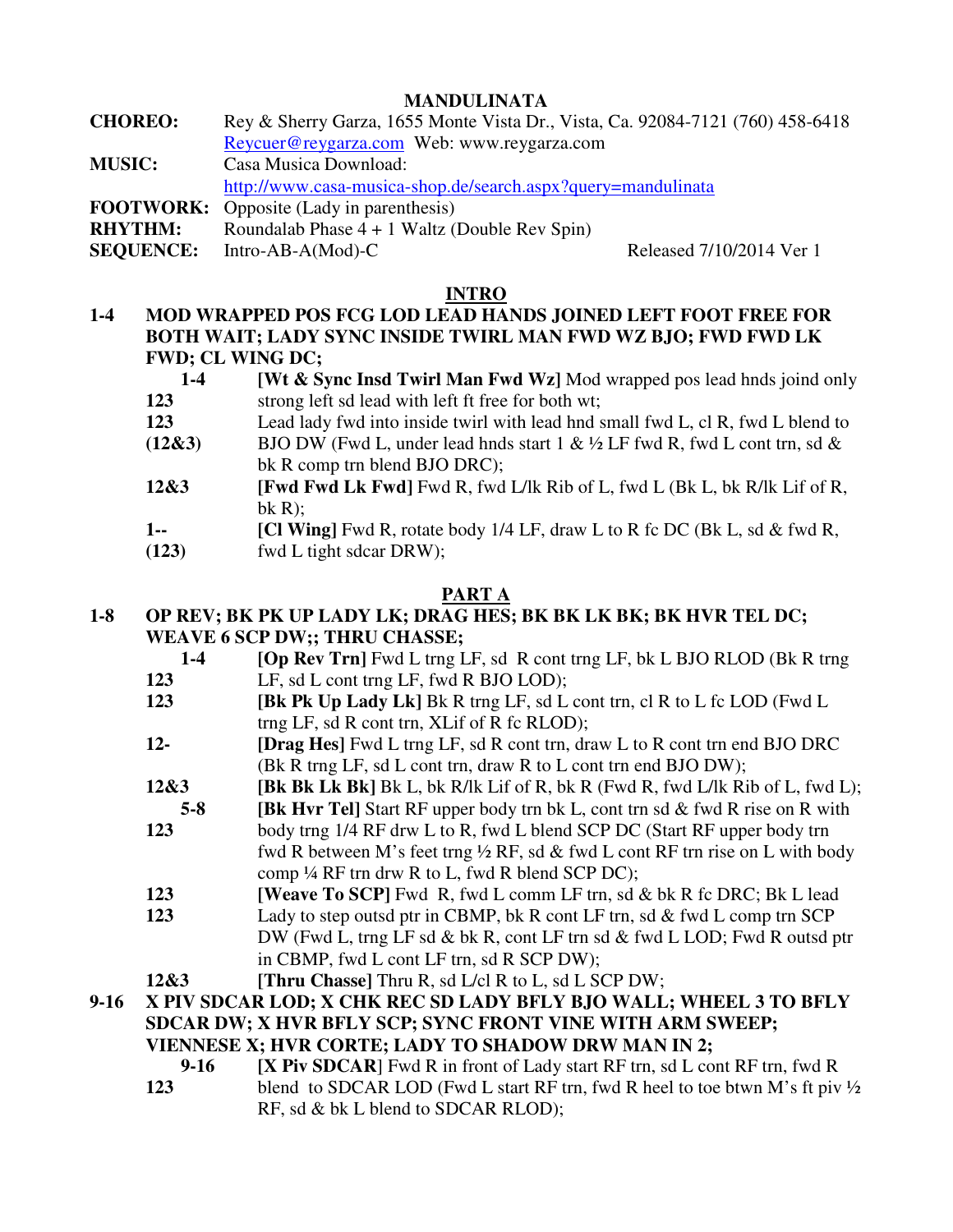# **PAGE 2 MANDULINATA by Rey & Sherry Garza**

### Part A continued

| 123     | <b>[X Chk Lady BFLY BJO]</b> With R sd stretch XLif of R lead Lady to a bk vine,    |
|---------|-------------------------------------------------------------------------------------|
|         | rec R trng RF, small sd L remove R sd stretch blend to BFLY BJO fc Wall             |
|         | (With L sd stretch XRib of L, sd L, XRif of L level off blend to BFLY BJO);         |
| 123     | [Wheel 3 BFLY SDCAR DW] Wheel RF fwd R, L, R trng blend BFLY SD                     |
|         | CAR DW (Wheel RF fwd L, R, L trng RF blend BFLY SDCAR DRC);                         |
| 123     | [X Hvr DC] Fwd L with slight X action, sd & fwd R trng $\frac{1}{4}$ LF, sd & fwd L |
|         | release trail hnds to loose SCP fcg DC (Bk R with slight X action, sd & bk L, sd    |
|         | & fwd R to loose SCP fc DC);                                                        |
| 1&23    | [Sync Front Vine] Arm sweep R $(L)$ hnd up in front & out thru R $(L)/sd$ L trng    |
|         | RF (R trng LF), XRib of L (XLib of R), sd $\&$ fwd L trng LF (R trng RF) blend      |
|         | SCP DC);                                                                            |
| 12&3    | [Viennese X] Thru R with LF upper body rotation, fwd L comm LF trn, sd R            |
|         | cont trn/XLif of R CP RLOD (Thru L trng LF CP, sd R cont LF trn, sd L cont          |
|         | $trn/cl R$ to $L$ CP $LOD$ ;                                                        |
| 123     | <b>[Hvr Corte BJO DW]</b> Bk R trng LF, sd & fwd L hovering cont trn to fc DW,      |
|         | rec R with R shoulder lead blend BJO DW (Fwd L trng LF, sd & fwd R                  |
|         | hovering cont trn to fc DRC, rec L with L shoulder lead blend BJO DRC);             |
| 12(123) | [Lady To Shadow DRW Man In 2] Lead Lady fwd bk L, release lead hnds, bk             |
|         | R trng RF to Shadow DRW join L hnds (Fwd R, release lead hnds fwd L, fwd R          |
|         | trng 1/8 LF blend Shadow DRW join L hnds);                                          |
|         |                                                                                     |

## **PART B**

### **1-10 SHADOW FWD HVR; BK & CHASSE DW; SHADOW TWINKLES LADY ARM SWEEP;; SHADOW R TURNS; DC; SHADOW SYNC VINE DW; X CHECK & EXTEND; LADY SWIVEL LEFT BJO DEVELOPE MAN CL; CL WING;**

- **123 1-8 [Fwd Hover]** In Shadow fwd L, sd & fwd R with slight rise, rec L;
- **12&3** [Bk & Chasse] In Shadow bk R trn LF 1/4, sd L/cl R to L, sd L DW;
- **123 IDE:** [Twinkles DW] Release L hnds XRif of L, small sd L trn 1/4 RF catch Lady with  **123** L hnd, cl R to L end DRW (Release L hnds XRif of L, sd L trn ¼ RF bring arms in end to L sd of M, cl R to L extend arms to sd end DRW); XLif of R, small sd R trn  $\frac{1}{4}$  LF catch Lady with R hnd, cl L to R join L hnds fc DW (XLif of R, sd R trn  $\frac{1}{4}$  LF bring arms in end to R sd of M, cl L to R extend arms to sd then join L hnds fc DW);
- **123 [2 Shadow R Trns]** Fwd R trng RF staying to L sd of Lady, sd L cont trn, bk R
- **123** fc DRW; Bk L trng, small sd R allowing Lady to remain on R sd, fwd L fc DC;
- **12&3 [Sync Front Vine]** In Shadow fwd R trng RF fc wall, small sd & bk L/XRib of
	- L, sd L trn LF fc DW; **Note: Figure may be danced as a switching vine.**
- **1-- [X Chk & Extend]** In Shadow XRif of L into flex knee, release L hnds extend fwd & slightly up, plc R hnd on Lady's R hip (Lady slightly ahead of Man XRif of L into flex knee, release L hnds, extend fwd  $&$  slightly up);
	- **9-10 [Lady Swivel L Left BJO Develope Man CL]** Rise on R leading Lady with R hand to trn LF, cont rise, blend BJO cl L to R (Rise on R swivel LF on R, blend to BJO, bring L up the R Leg then out);

**[Cl Wing]** Repeat meas 4 of intro;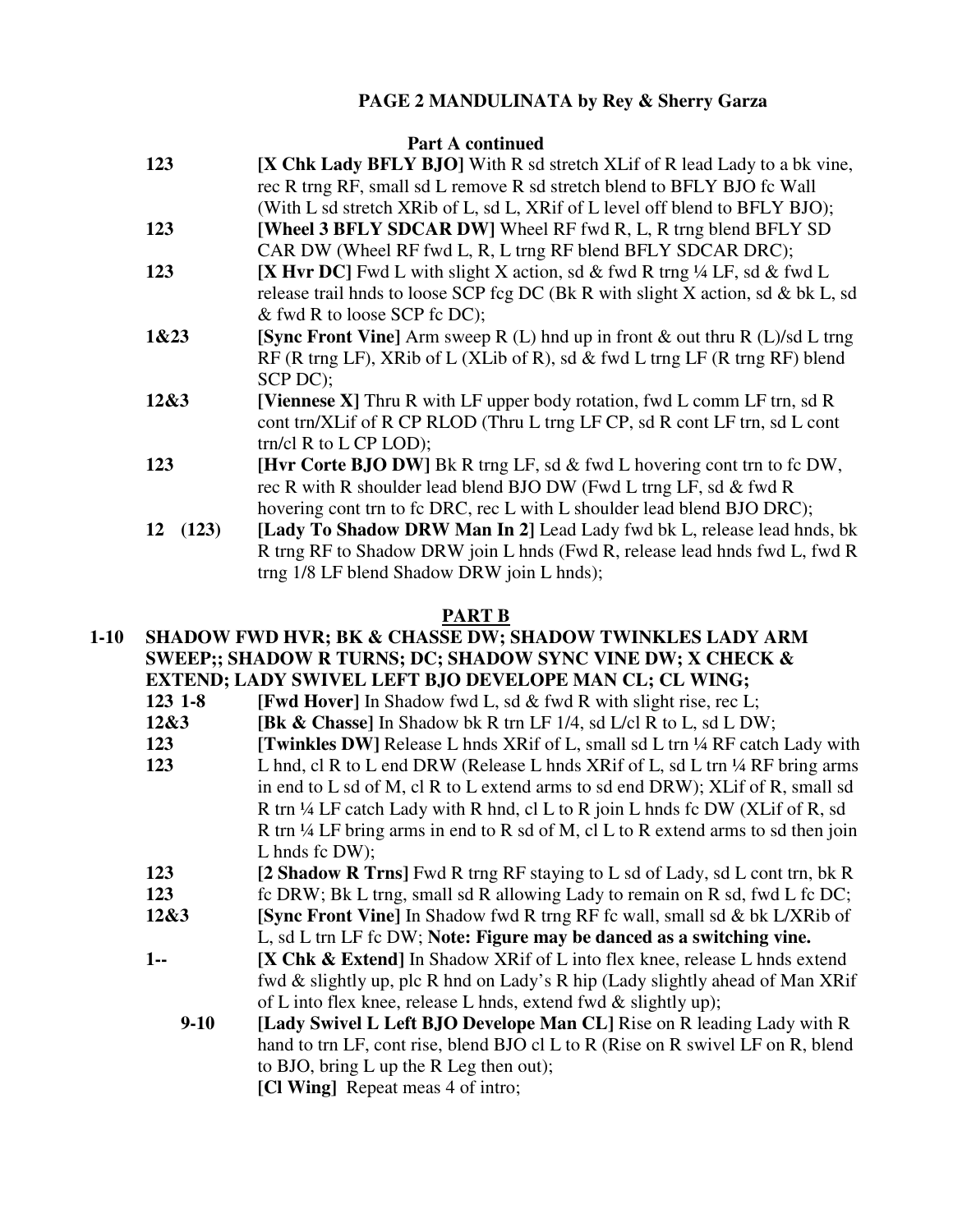## **PART A MOD**

- **1-8 OP REV; BK PK UP LADY LK; DRAG HES; BK BK LK BK; BK HVR TEL DC; WEAVE 6 SCP DW;; THRU CHASSE;**
- **9-16 X PIV SDCAR; X CHK REC CL LADY BFLY BJO WALL; WHEEL 3 TO BFLY SDCAR DW; X HVR BFLY SCP DC; SYNC FRONT VINE WITH ARM SWEEP; VIENNESE X; BOX FINISH DW; CHG OF DIR;** 
	- **1-16** Repeat meas 1-14 of part A;;;;;;;;;;;;;;;;
	- **123 [Box Finish]** Bk R trn LF fc DW, sd L, cl R to L (Fwd L trn LF fc DRC, sd R,  $cl L$  to R):
	- **12- [Chg Dir]** Fwd L DW, fwd R with R shoulder leading trn ¼ LF, draw L to R end DC(Bk R DW, bk L with L shoulder leading trn ¼ LF, sd drw R to L end DRW);

# **PART C**

**1-6 DOUBLE REV SPIN; OP TEL; NAT HVR FALWY; LADY SYNC REV TWIRL BJO DRC; BK SD CL CP DC; FWD & CHASSE SCP DW;** 

 **1-6 [Double Rev]** Fwd L start trn LF, sd R spn LF to fc LOD, bring L ft under bdy

- **12- (12&3)** next to R no wg (Bk R start trn LF, cl L to R heel trn/sd R, XLif of R fc RLOD); **123** *IOp Tell Fwd L start LF trn, sd R cont LF trn, sd & fwd L comp trn SCP/DW*
- Bk R start LF, cl L heel trn, sd & fwd R to SCP DW);
- **123 [Nat Hvr Falwy]** Fwd R trng RF, sd & fwd L fc RLOD rise on L, bk R SCP RLOD (Fwd L trng RF, fwd R rise on R, bk L SCP RLOD);
- **12&3 [Lady Sync Insd Twirl]** With R shoulder lead bk L, under lead hnds lead lady to an insd underarm trn bk R/XLif of R, bk R blend BJO DRC (Bk R under lead hnds start 1 & ½ LF trn, fwd L cont trn/fwd R cont trn, fwd L comp trn blend BJO DW);
- **123 [Bk Sd Cl]** Bk L start 3/8 RF trn blend CP POS, sd R cont trn, cl L to R comp trn fc DC (Fwd R out sd ptr start 3/8 RF trn blend CP POS, sd L cont trn, cl R to L comp trn fc DRW;
- **12&3 [Fwd & Chasse]** Fwd R trn RF fc DW, sd L/cl R to R, sd L blend SCP DW (Bk L trn RF fc DC, sd R/cl L to R, sd R blend SCP DW);

**7-15 X PIV SDCAR LOD; X CHK REC CL LADY BFLY BJO WALL; WHEEL 3; WHEEL & WRAP FC RLOD; MAN WHEEL LADY TO BFLY SDCAR DW; X HVR TO** 

 **BFLY BJO DC; FWD HVR; LADY FWD WRAP MAN IN 2; BK LADY CARESS;** 

- **123 7-15 IX Pivot SDCAR**] Repeat meas 9 of part A;
- **123 [X Chk Lady BFLY BJO]** Repeat meas 10 of part A;
- **123** [Wheel 3 BFLY SDCAR] Repeat meas 11 of part A;
- **123 IWrap & Wheel** Cont wheel RF bringing lead hnds betwn bdys keeping trailing hnds held & at waist level lead Lady to wrap fwd L, fwd R, fwd L blend wrap POS RLOD (Under lead hnds bk R, small fwd & sd L, small fwd R to wrap POS RLOD);
- **123** [Man Wheel Lady To BFLY SDCAR] Cont wheel RF fwd R, release trailing hnds fwd L, R blend BFLY SD CAR DW (Small bk L, bk R, bk L blend BFLY SDCAR DRC);
- **123 IX Hvr BFLY BJO DC** Fwd L with slight X action, sd & fwd R trng 1/4 RF, sd & fwd L blend BFLY BJO DC (Bk L with slight X action, sd & bk L, sd  $\&$ fwd R blend BFLY BJO fc DRW);